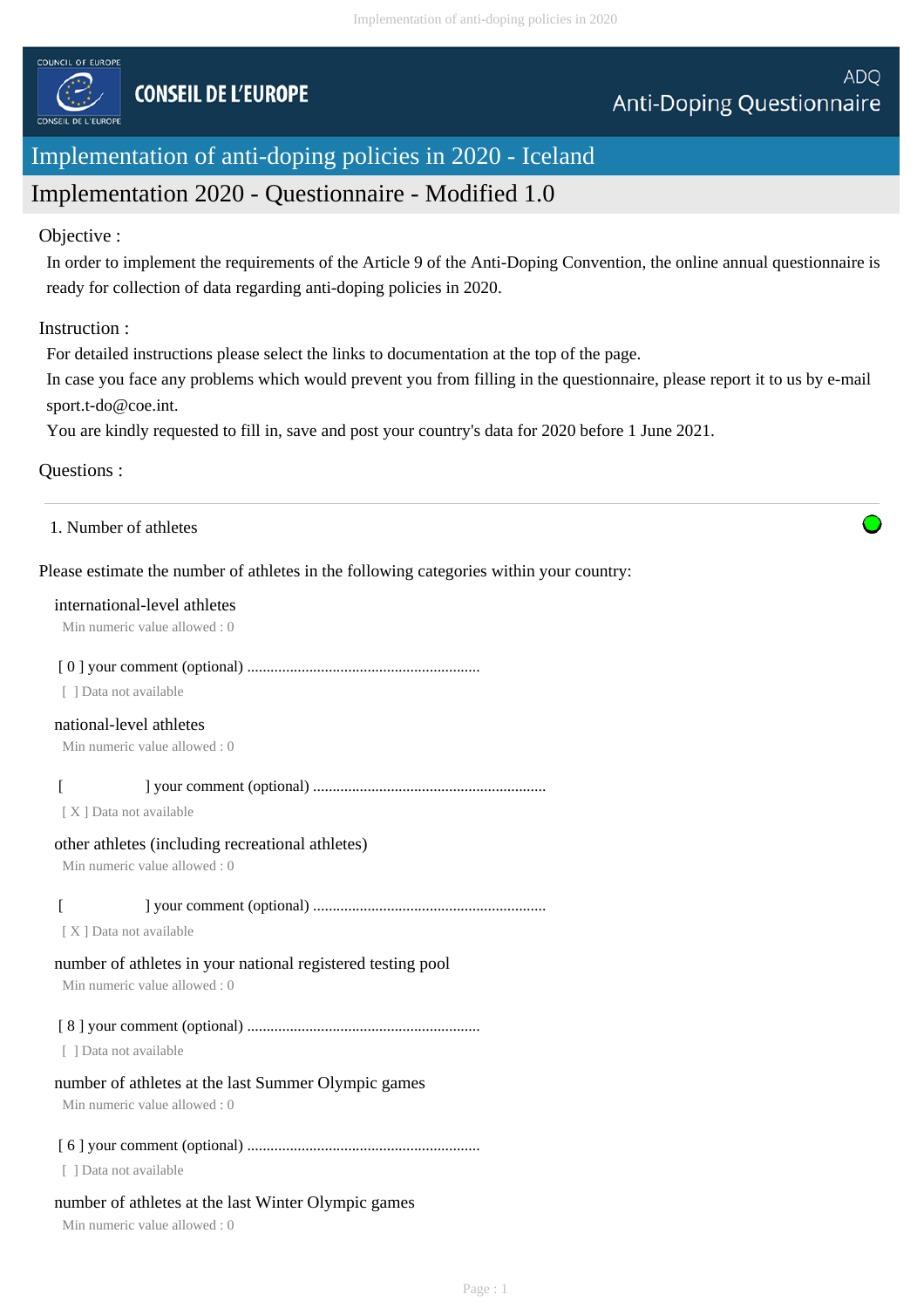| [ ] Data not available                                                                                                                     |
|--------------------------------------------------------------------------------------------------------------------------------------------|
| number of athletes at the last Summer Paralympic games<br>Min numeric value allowed: 0                                                     |
| [ ] Data not available                                                                                                                     |
| number of athletes at the last Winter Paralympic games<br>Min numeric value allowed: 0                                                     |
| [ ] Data not available                                                                                                                     |
| 2. Doping definition                                                                                                                       |
| What is the definition of "doping in sport" used in your country?                                                                          |
|                                                                                                                                            |
|                                                                                                                                            |
|                                                                                                                                            |
|                                                                                                                                            |
| 3. Doping list                                                                                                                             |
| Which list of banned pharmacological classes of doping agents and doping methods (i.e. Prohibited List) is implemented in<br>your country? |
| [X] Prohibited List, as adopted by the Executive Committee of WADA. Your comment (optional)                                                |
| [ ] List of banned pharmacological classes of doping agents and doping methods, as adopted by the Monitoring Group (T-DO). Your            |
| ] Prohibited List, as adopted by the Conference of Parties of the International Convention against Doping in Sport (UNESCO). Your          |
|                                                                                                                                            |
| 4. Additional doping lists                                                                                                                 |
| For the purposes of restricting availability of doping substances, are there other lists than those defined in the question 3?             |
| (X) Yes, please specify: National Criminal Legislation                                                                                     |
|                                                                                                                                            |
| Attachments<br>e Legislation : http://https://www.althingi.is/altext/stjt/2018.084.html                                                    |
| 5. Anti-doping laws                                                                                                                        |

Are there any anti-doping laws in your country?

[ ] Anti-doping law (other than ratification of the Convention). Your comment (optional) ............................................................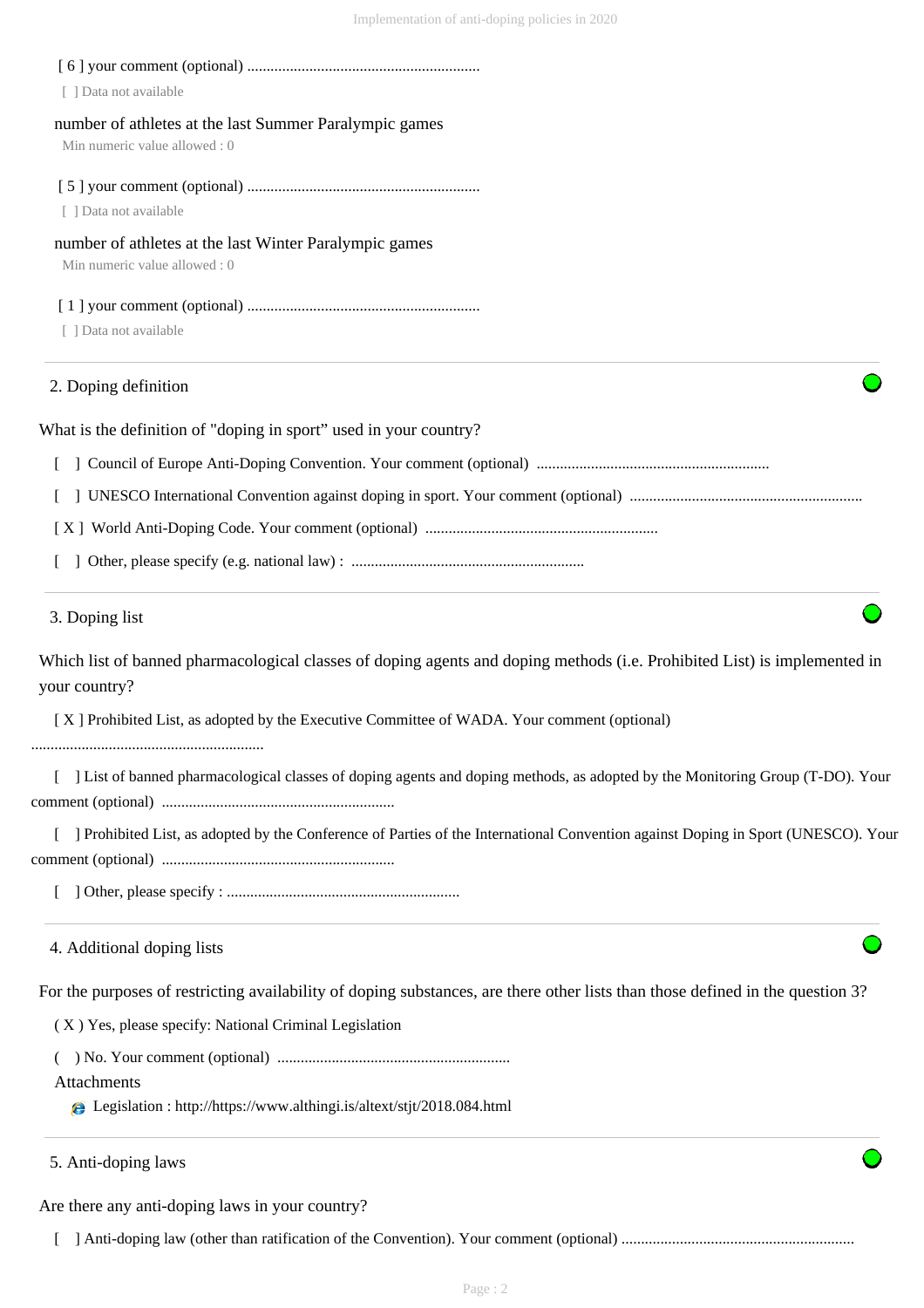## [ X ] Other public law rules, please specify: Under national criminal law

- [ ] No. Your comment (optional) ............................................................
- 6. National Anti-Doping Organisation (NADO)

What is the legal status of your national anti-doping organisation? Please upload the statutes, if possible

- ( ) Public authority. Your comment (optional) ............................................................
- ( X ) Non-governmental organisation. Your comment (optional) ............................................................
- ( ) Private company. Your comment (optional) ............................................................
- ( ) National Olympic Committee acting as a NADO. Your comment (optional) ............................................................
- ( ) Other, please specify : ............................................................

#### 7. NADO activities

Which of the activities below are conducted by your national anti-doping organisation? Please upload the organisational chart, if possible

|                                                | Yes. Your comment<br>(optional) | No, please specify which<br>organisation is in charge |
|------------------------------------------------|---------------------------------|-------------------------------------------------------|
| Co-ordination of action by public authorities  |                                 | (X) Ministry of Education<br>and Culture              |
| Co-ordination of the fight against trafficking |                                 | (X) Iceland Revenue and<br>Customs                    |
| Testing (doping control)                       | (X)                             |                                                       |
| Results management                             | (X)                             |                                                       |
| Disciplinary procedures                        |                                 | (X) NOC of Iceland                                    |
| Education and/or information                   | (X)                             |                                                       |
| Research                                       | (X)                             |                                                       |

#### 8. Funding of anti-doping programme

#### What was the annual budget of the NADO for the 2020 calendar year?

Min numeric value allowed : 0

#### [ 26000000 ] amountISKCurrency

[ ] Data not available

#### 9. Funding sources

How is the NADO funded? Please select all that apply and indicate an estimate in percentages:

[ X ] Government100%

[ ] National Lottery programme ............................................................ %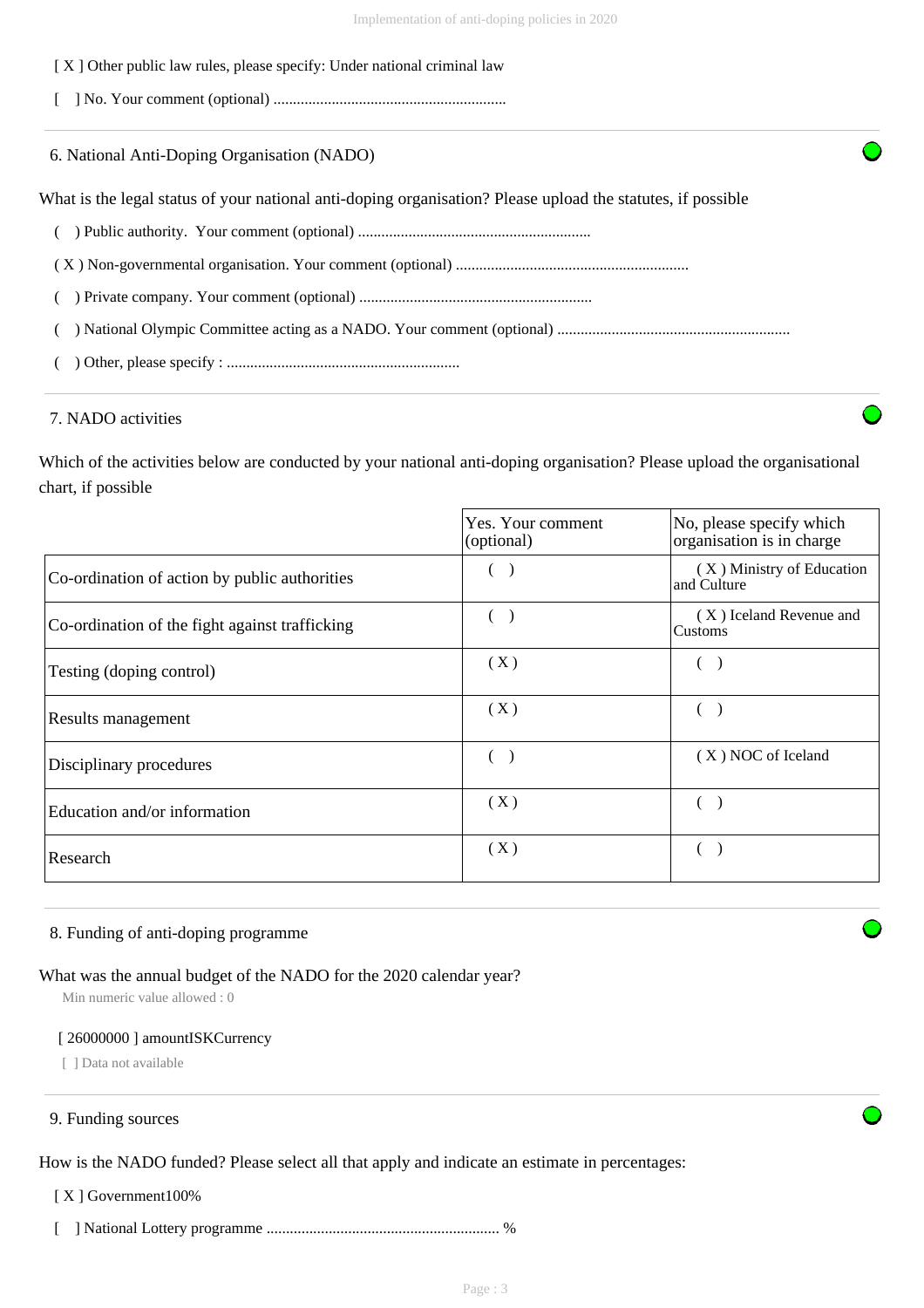| 10. Distribution of funding                                                                                                                               |
|-----------------------------------------------------------------------------------------------------------------------------------------------------------|
| What percentage of NADO's annual budget is put towards the following core programs?                                                                       |
| [20] Testing (including equipment, transportation, sample collection personnel fees)                                                                      |
| [30] Sample analysis                                                                                                                                      |
| [0] Investigations                                                                                                                                        |
| [10] Education                                                                                                                                            |
| [0] Research                                                                                                                                              |
| [0] Results Management/Legal                                                                                                                              |
| [0] Therapeutic Use Exemptions (TUEs)                                                                                                                     |
| [ ] Data not available                                                                                                                                    |
| 11. Other funding for the anti-doping programme                                                                                                           |
| Are other institutions funding any parts of the national anti-doping programme (e.g. laboratories, research, WADA<br>contribution, Unesco Voluntary Fund) |
|                                                                                                                                                           |
| $(X)$ No                                                                                                                                                  |
| 12. Sport budget                                                                                                                                          |
| What amount has been allocated to sport from the State budget through the national ministry responsible for sport for the year<br>2020?                   |
| [X] Data not available                                                                                                                                    |
| 13. Limiting public funding to organisations                                                                                                              |
| Is public funding withheld from organisations that do not comply with anti-doping regulations and related legal instruments?                              |
|                                                                                                                                                           |
|                                                                                                                                                           |
|                                                                                                                                                           |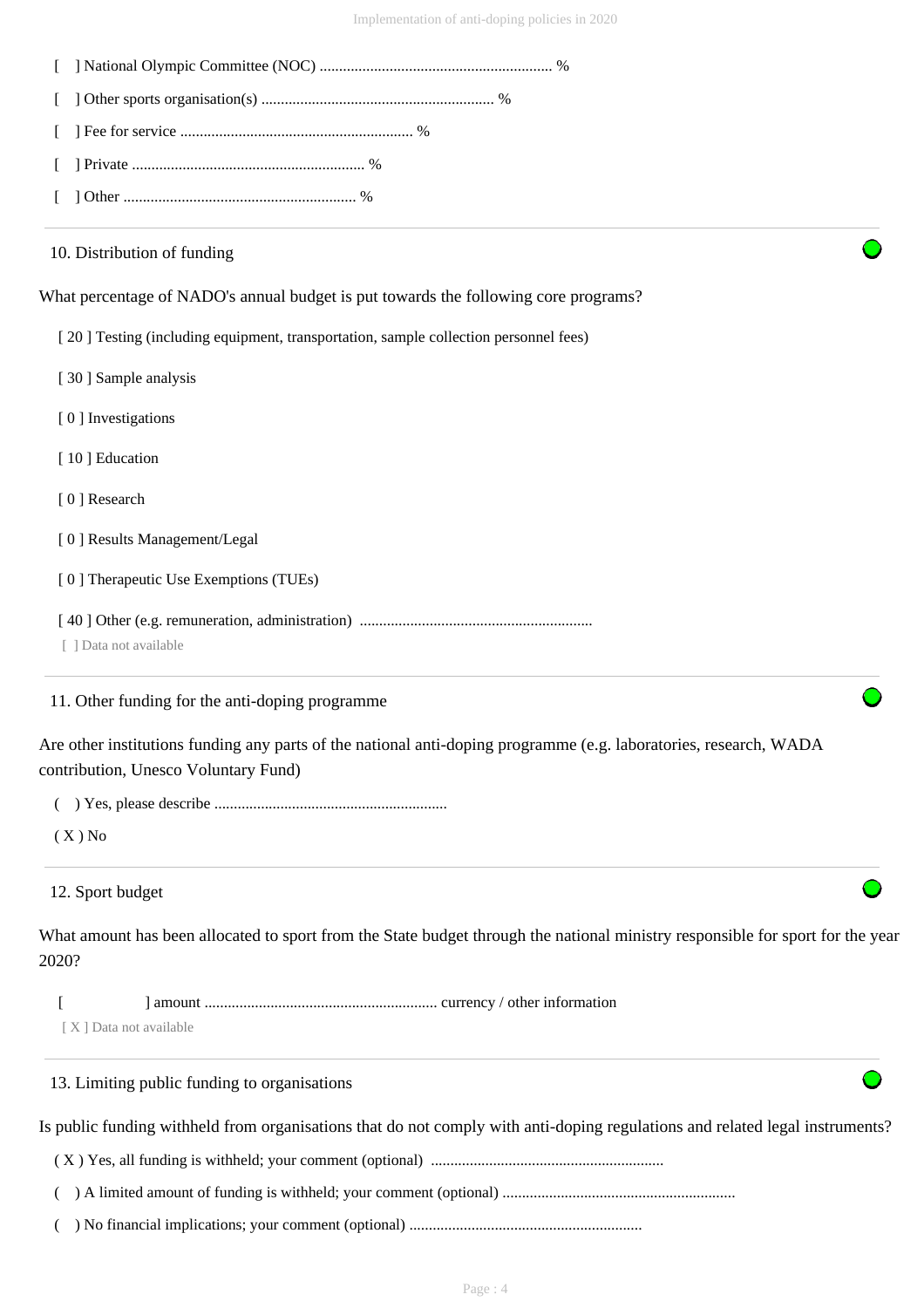| Implementation of anti-doping policies in 2020                                                                                                                            |
|---------------------------------------------------------------------------------------------------------------------------------------------------------------------------|
|                                                                                                                                                                           |
| 14. Limitation of public funding of persons                                                                                                                               |
| Is sport-related financial assistance provided by public authorities withheld from banned athletes or athlete support personnel<br>during the period of their suspension? |
|                                                                                                                                                                           |
|                                                                                                                                                                           |
|                                                                                                                                                                           |
| Not applicable (no sport-related financial assistance is provided by public authorities to athletes or support personnel); your                                           |
|                                                                                                                                                                           |
| 15. Testing programme                                                                                                                                                     |
| Does your country have a national testing programme?                                                                                                                      |
| $(X)$ Yes                                                                                                                                                                 |
|                                                                                                                                                                           |
| 16. Elements of the testing programme                                                                                                                                     |
| What elements of the testing program are implemented by the NADO?                                                                                                         |
| [X] Risk assessment and test distribution planning (TDP)                                                                                                                  |
| [X] Registered testing pool                                                                                                                                               |
| [X] Random selection of athletes                                                                                                                                          |
| [X] Targeted selection of athletes                                                                                                                                        |
| [X] In-competition testing                                                                                                                                                |
| [X] Out-of-competition testing                                                                                                                                            |
| [X] No-advance notice testing                                                                                                                                             |
| [X] Blood testing                                                                                                                                                         |
| [X] Athlete biological passport (ABP) modules                                                                                                                             |
|                                                                                                                                                                           |
|                                                                                                                                                                           |
| 17. Quality certificate                                                                                                                                                   |
| Is your NADO or part of its procedures certified according to a quality standard (such as ISO or any other quality assurance<br>system)?                                  |
|                                                                                                                                                                           |

( ) In progress, please specify ............................................................

( X ) No. Your comment (optional) ............................................................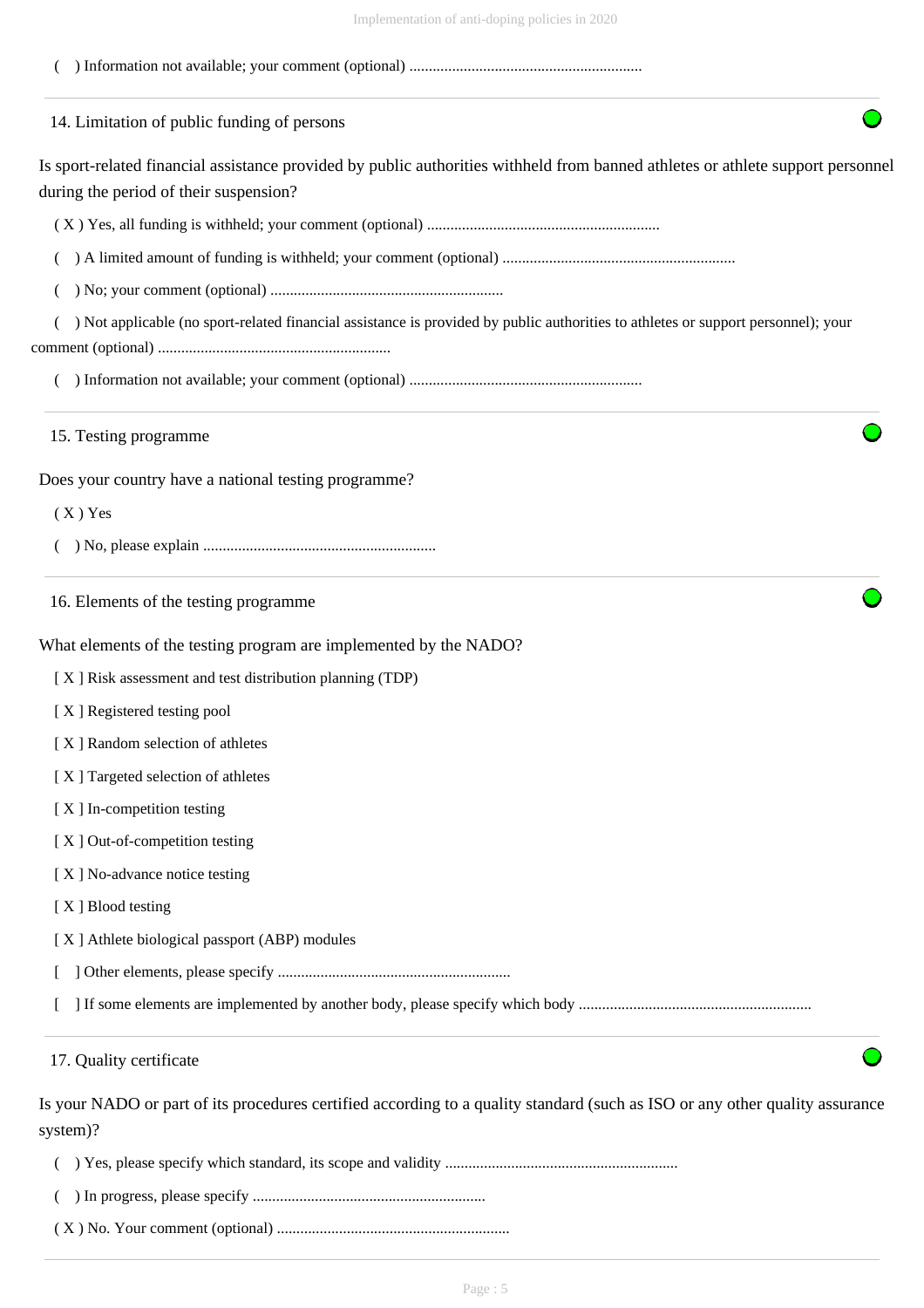## 18. NADO staff, committee members and other anti-doping specialists

Please outline below how many NADO staff, committees' members and other anti-doping specialists are involved in the coordination and management of your anti-doping programs (except sample collection personnel)

Min numeric value allowed : 0

[ 1 ] staff full time

[ 9 ] staff part time

 [ 9 ] committees' members (including, but not limited to, members of the disciplinary panels, NADO Board, TUE, education, whereabouts, scientific, athletes, appeals, ethics and/or other committees)

[ 0 ] other specialists, please describe ............................................................

[ ] Data not available

19. Sample collection personnel

Do you have sample collection personnel (SCP) ?

( X ) Yes, within the NADO

( ) Yes, through a service provider (Delegated third party) ............................................................

( ) No, please explain ............................................................

## 20. Number of DCOs and BCOs

How many doping control officers (DCOs), blood control officers (BCOs) and chaperones are in your sample collection personnel programme?

Min numeric value allowed : 0

[ 9 ] DCOs; your comment (optional) ............................................................

[ 2 ] BCOs; your comment (optional) ............................................................

[ 0 ] Chaperones; your comment (optional) ............................................................

[ ] Data not available

#### 21. Laboratory

Is there a doping control laboratory in your country?

- [ ] Yes, accredited or approved by WADA in accordance with the International Standard for Laboratories
- [ ] No, but a preparatory process is in progress to apply for accreditation or approval by WADA

[ X ] No

## 22. Use of WADA laboratories

Which WADA-accredited or approved laboratories are used for analysis of samples collected by your NADO as a Testing authority within your national testing program in the year 2020? Please list all that applies, including the laboratory in your own country (if you use it) and indicate the percentage of samples analysed in each laboratory. Enter "0", if you don't use this laboratory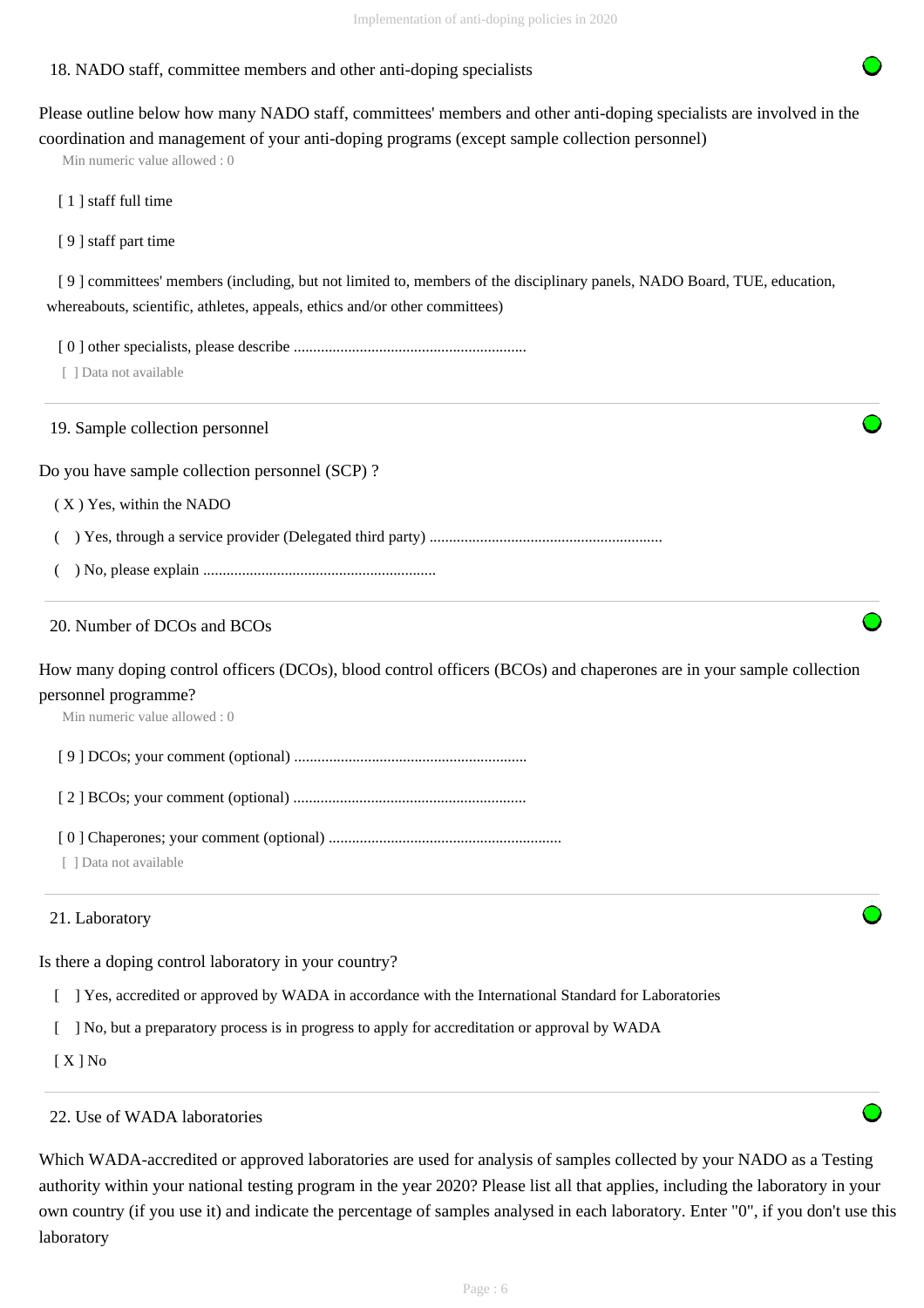|                            | % of NADO samples (estimate) |
|----------------------------|------------------------------|
| ANKARA, TURKEY             | $\boldsymbol{0}$             |
| ATHENS, GREECE             | $\boldsymbol{0}$             |
| <b>BANGKOK, THAILAND</b>   | $\boldsymbol{0}$             |
| <b>BARCELONA, SPAIN</b>    | $\boldsymbol{0}$             |
| <b>BEIJING, CHINA</b>      | $\boldsymbol{0}$             |
| BLOEMFONTEIN, SOUTH AFRICA | $\boldsymbol{0}$             |
| <b>BUCHAREST, ROMANIA</b>  | $\boldsymbol{0}$             |
| COLOGNE, GERMANY           | $\boldsymbol{0}$             |
| DOHA, QATAR                | $\boldsymbol{0}$             |
| GHENT, BELGIUM             | $\boldsymbol{0}$             |
| HAVANA, CUBA               | $\boldsymbol{0}$             |
| HELSINKI, FINLAND          | $\boldsymbol{0}$             |
| KREISCHA, GERMANY          | $\boldsymbol{0}$             |
| LAUSANNE, SWITZERLAND      | $\boldsymbol{0}$             |
| LONDON, UNITED KINGDOM     | $\boldsymbol{0}$             |
| LOS ANGELES, USA           | $\boldsymbol{0}$             |
| MADRID, SPAIN              | $\boldsymbol{0}$             |
| MONTREAL, CANADA           | $\boldsymbol{0}$             |
| NEW DELHI, INDIA           | $\boldsymbol{0}$             |
| <b>OSLO, NORWAY</b>        | $\boldsymbol{0}$             |
| PARIS, FRANCE              | $\boldsymbol{0}$             |
| RIO DE JANEIRO, BRAZIL     | $\boldsymbol{0}$             |
| ROMA, ITALY                | $\boldsymbol{0}$             |
| SALT LAKE CITY, USA        | $\boldsymbol{0}$             |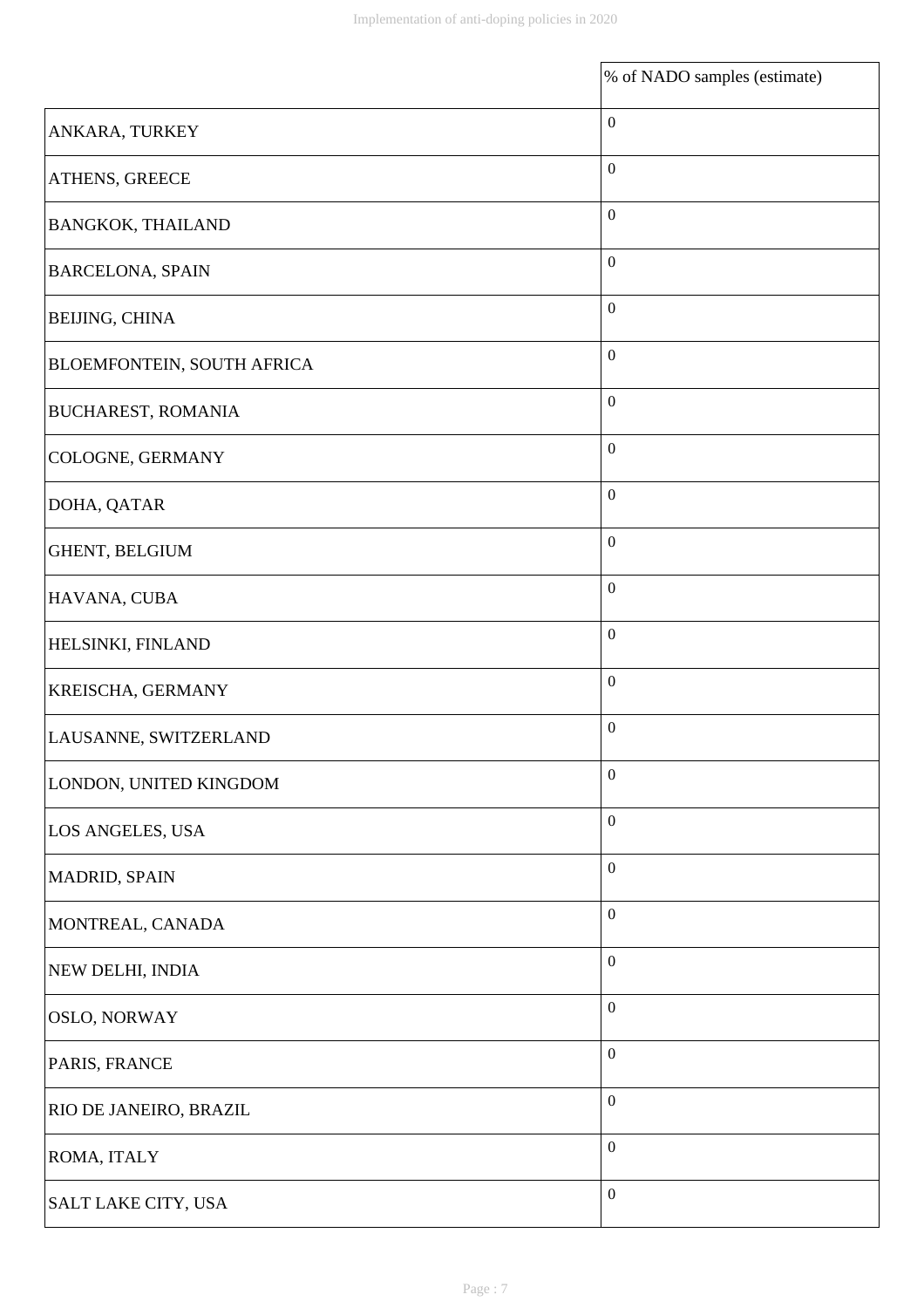| SEIBERSDORF, AUSTRIA      | $\theta$ |
|---------------------------|----------|
| <b>SEOUL, SOUTH KOREA</b> | $\theta$ |
| <b>STOCKHOLM, SWEDEN</b>  | 100      |
| <b>SYDNEY, AUSTRALIA</b>  | $\theta$ |
| TOKYO, JAPAN              | $\theta$ |
| WARSAW, POLAND            | $\Omega$ |

[ ] Data not available

## 23. Testing statistics

How many samples were collected under your national testing program in the year 2020?

|                                                            | Urine | Blood (including ABP) |
|------------------------------------------------------------|-------|-----------------------|
| In-competition samples<br>Min numeric value allowed: 0     | 43    | v                     |
| Out-of-competition samples<br>Min numeric value allowed: 0 | 10    | v                     |

[ ] Data not available

### 24. Testing abroad

Did you test athletes under your authority who reside or train abroad (directly or by subcontracting other ADOs or antidoping service providers)?

( ) Yes; your comment (optional) ............................................................

|--|--|--|--|

( ) No, we do not have authorisation to do so; your comment (optional) ............................................................

#### 25. Disciplinary system

Please describe the disciplinary process for the anti-doping rule violations and application of the T-DO Recommendation on ensuring the independence of hearing panels (bodies) and promoting fair trial in anti-doping cases [T-DO/Rec(2017)01] http://rm.coe.int/recommendation-on-ensuring-the-independence-of-hearing-panels-bodies-a/1680735159

| Has your State established<br>centralised panel/body in<br>charge of all hearing<br>proceedings in anti-doping<br>matters (hearing panel)? | Yes | N <sub>0</sub> | N <sub>0</sub> |
|--------------------------------------------------------------------------------------------------------------------------------------------|-----|----------------|----------------|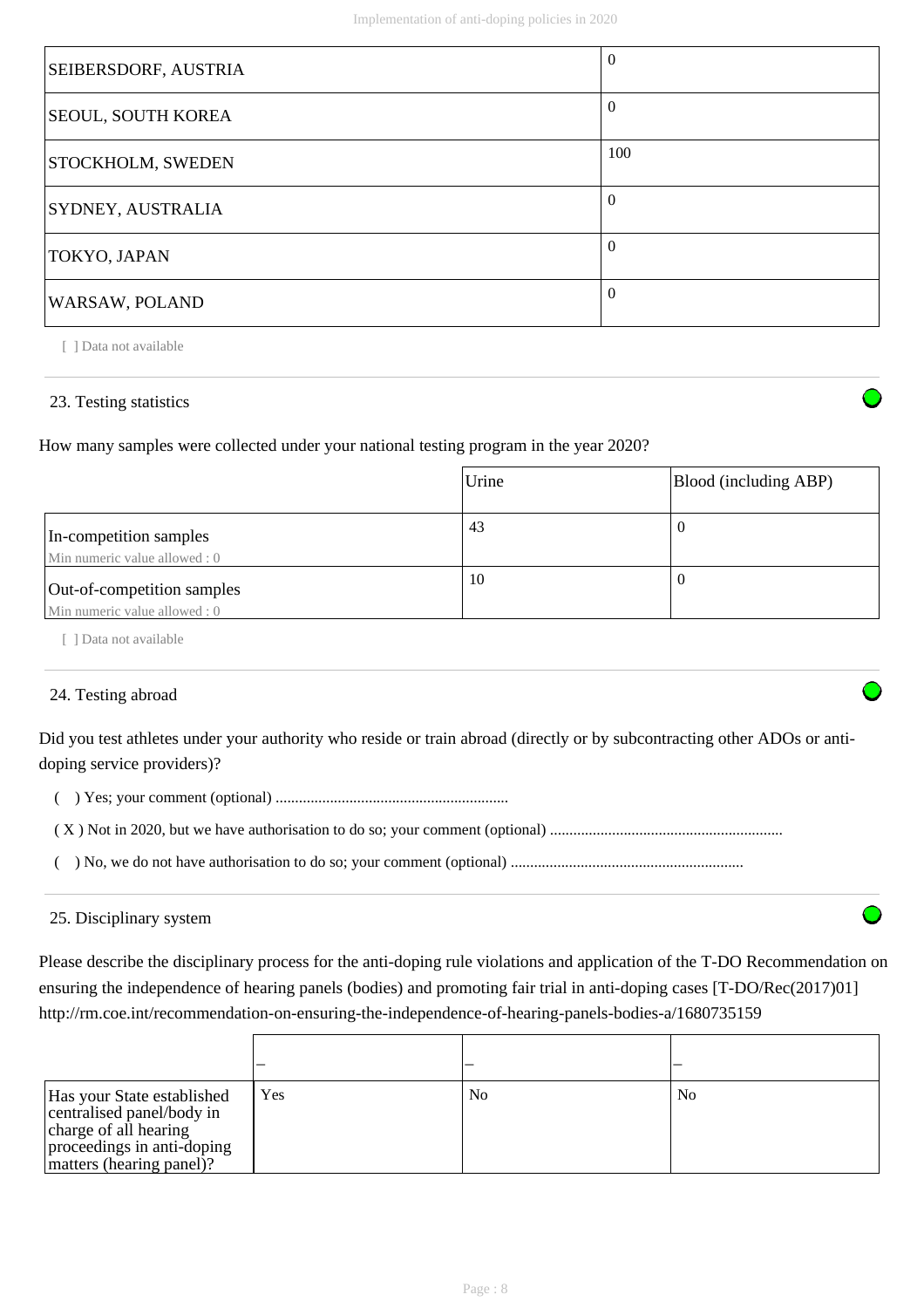| Is the hearing panel<br>independent, and<br>operationally independent<br>from sport movement (i.a.<br>national federations,<br>National Olympic<br>Committee, National<br>Paralympic Committee)? | Yes            | No             | N <sub>0</sub> |
|--------------------------------------------------------------------------------------------------------------------------------------------------------------------------------------------------|----------------|----------------|----------------|
| Is the hearing panel<br>operationally independent<br>from the government?                                                                                                                        | Yes            | No             | N <sub>0</sub> |
| Is the hearing panel<br>operationally independent<br>from the NADO?                                                                                                                              | Yes            | N <sub>o</sub> | N <sub>0</sub> |
| Are you aware of T-<br>DO/Rec(2017)01?                                                                                                                                                           | Yes            | No             | N <sub>o</sub> |
| Is the composition of the<br>hearing panel in line with the<br>requirements outlined in T-<br>DO/Rec(2017)01?                                                                                    | Yes            | No             | No             |
| Are the rights of access to<br>justice ensured in accordance<br>with $T\text{-DO/Rec}(2017)01?$                                                                                                  | Yes            | N <sub>o</sub> | N <sub>0</sub> |
| Other comments                                                                                                                                                                                   | N <sub>0</sub> | No             | N <sub>0</sub> |

[ ] Data not available

#### 26. Appeals system

Please describe the process for handling anti-roping rule violations appeals

Describe, upload documents or add the link to the relevant content See document, pages 43-49.

#### [ ] Data not available

Attachments

2021\_Anti\_Doping\_Rules\_Iceland.pdf

## 27. Anti-doping rule violations (ADRV)

How many anti-doping rule violations cases were initiated in 2020 and how many of these initiated cases resulted in the imposition of a sanction?

|                                                                                                                             | Initiated cases | Cases that resulted in a Cases that resulted in<br>sanction | no sanction |
|-----------------------------------------------------------------------------------------------------------------------------|-----------------|-------------------------------------------------------------|-------------|
| Presence of a prohibited substance or its<br>metabolites or markers in an athlete's sample<br>Min numeric value allowed : 0 |                 | U                                                           |             |
| Use or attempted use by an athlete of a<br>prohibited substance or a prohibited method<br>Min numeric value allowed : 0     |                 |                                                             |             |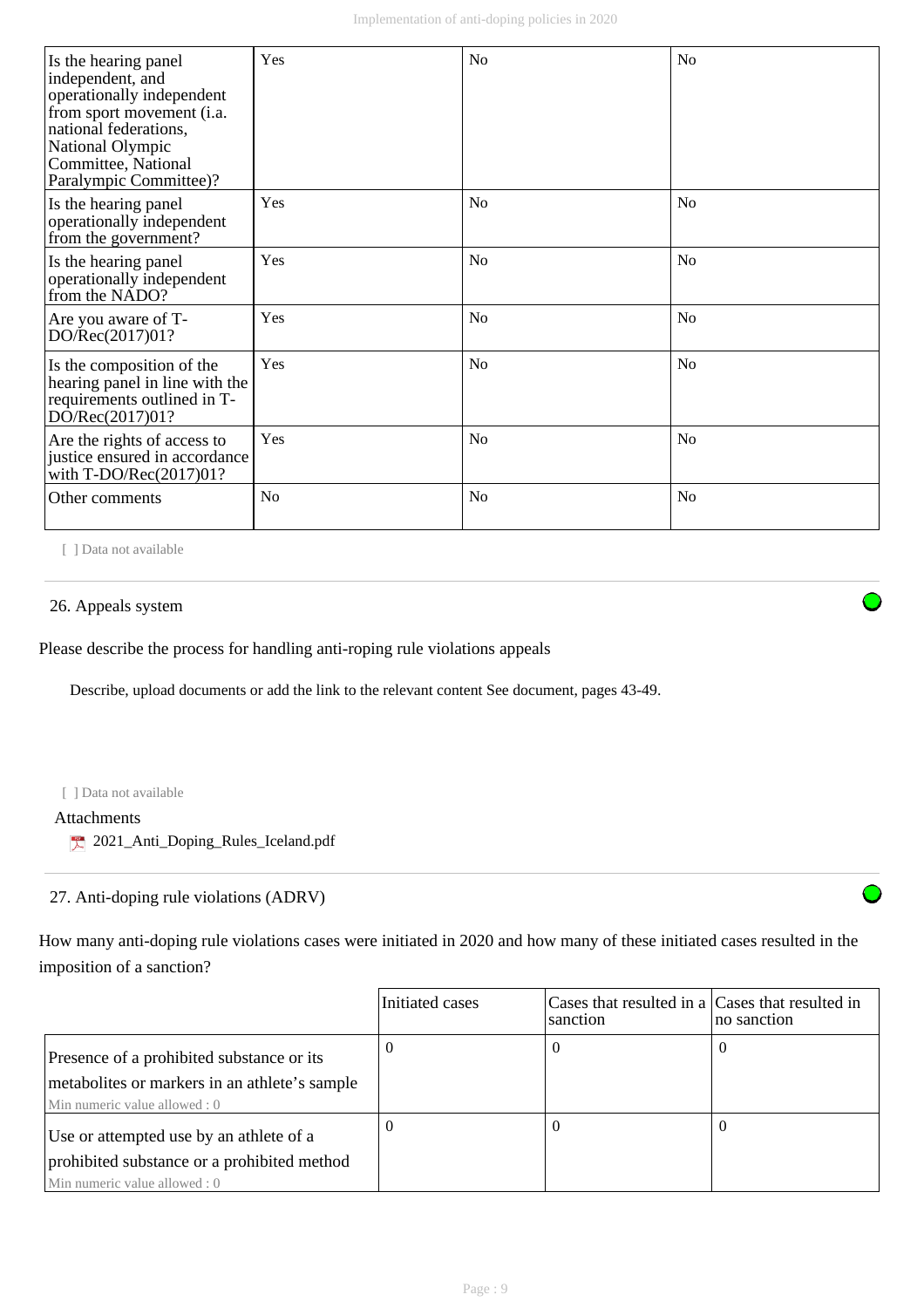| Evading, refusing or failing to submit to                   | $\theta$         | $\Omega$       | $\theta$ |
|-------------------------------------------------------------|------------------|----------------|----------|
| sample collection                                           |                  |                |          |
| Min numeric value allowed: 0                                |                  |                |          |
| <b>Whereabouts failures</b><br>Min numeric value allowed: 0 | $\Omega$         | $\mathbf{0}$   | $\theta$ |
| Tampering or attempted tampering with any                   | $\mathbf{0}$     | $\mathbf{0}$   | $\Omega$ |
| part of doping control                                      |                  |                |          |
| Min numeric value allowed : 0                               |                  |                |          |
| Possession of prohibited substances and                     | $\Omega$         | $\overline{0}$ | $\theta$ |
| prohibited methods                                          |                  |                |          |
| Min numeric value allowed : 0                               |                  |                |          |
| Trafficking or attempted trafficking in any                 | $\Omega$         | $\Omega$       | $\theta$ |
| prohibited substance or prohibited method                   |                  |                |          |
| Min numeric value allowed: 0                                |                  |                |          |
| Administration or attempted administration to               | $\Omega$         | $\Omega$       | $\theta$ |
| any athlete of any prohibited method or                     |                  |                |          |
| prohibited substance                                        |                  |                |          |
| Min numeric value allowed: 0                                |                  |                |          |
| Complicity                                                  | $\mathbf{0}$     | $\mathbf{0}$   | $\theta$ |
| Min numeric value allowed: 0                                |                  |                |          |
| Prohibited association                                      | $\boldsymbol{0}$ | $\mathbf{0}$   | $\theta$ |
| Min numeric value allowed: 0                                |                  |                |          |

[ ] Data not available

#### 28. Whereabouts failures

How many of the following whereabouts failures have you registered in 2020?

#### [ 0 ] One missed test or filing failure

#### [0] Any combination of two missed tests and/or filing failures

[ ] Data not available

#### 29. Co-operation with law enforcement agencies

What measures have been taken to ensure co-operation between NADO and law enforcement agencies in limiting illegal availability of doping substances?



- [ ] Agreement, please specify ............................................................
- [ ] Ad hoc activities, please specify ............................................................
- [ ] Other, please specify ............................................................
- [ X ] None; your comment (optional) ............................................................

30. Sanctions for doping trafficking

Are there specific penalties or sanctions for illegal circulation of doping substances, in addition to those regulating the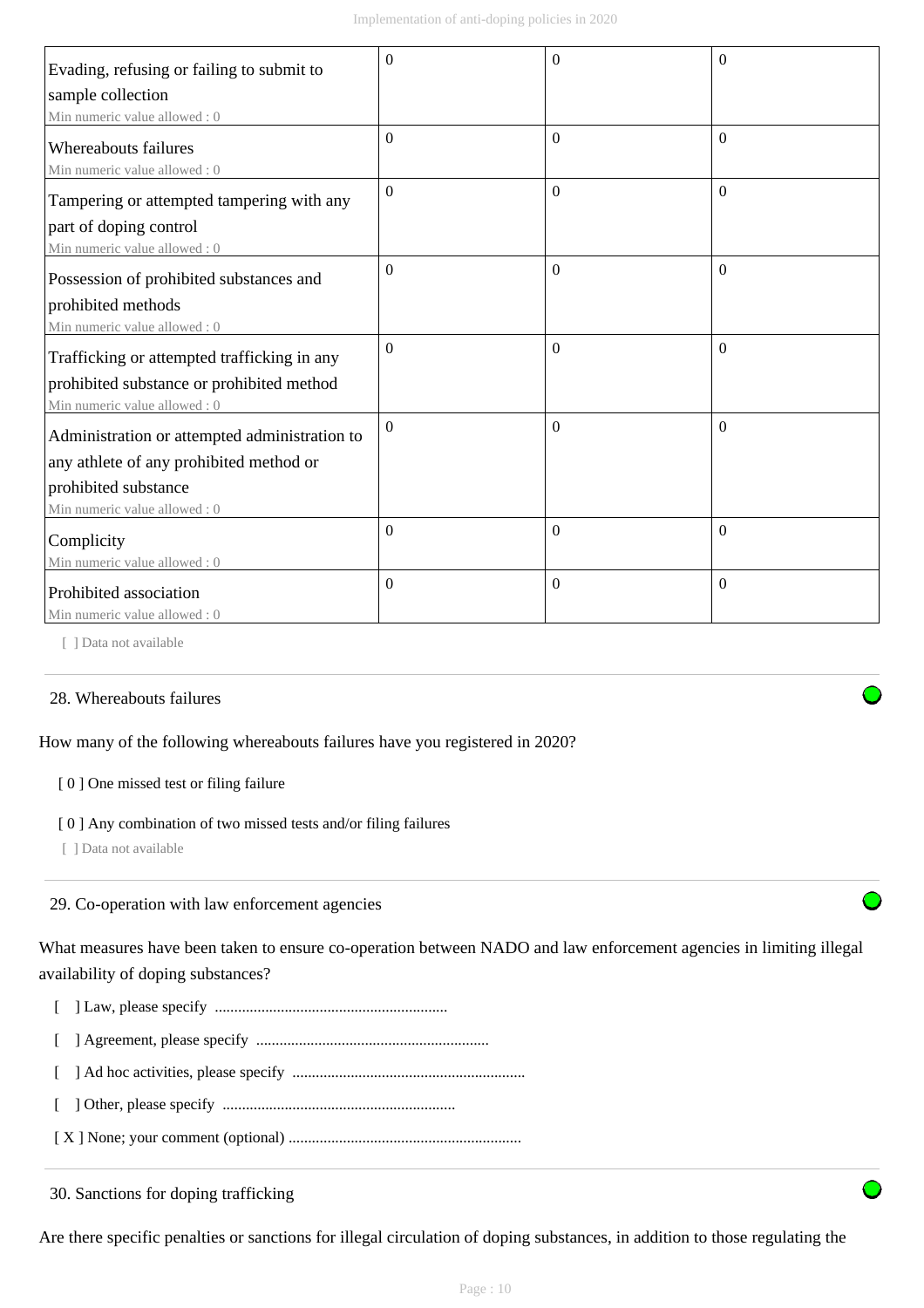#### movement of medicines and narcotics?

- [ X ] Criminal penalties, please specify National Criminal Legislation
- [ ] Financial penalties, please specify ............................................................
- [ ] Administrative or civil sanctions, please specify ............................................................
- [ ] Professional disciplinary actions, please specify ............................................................
- [ ] None of above, please explain ............................................................
- [ ] Not available; your comment (optional) ............................................................

#### 31. Statistics on doping trafficking

Do law enforcement agencies share data on the seizure of doping substances with the NADO?

- ( ) Yes, please specify how many seizures have been reported in 2020 ............................................................
- ( X ) No. Your comment (optional) ............................................................
- ( ) Other, please specify ............................................................

#### 32. Whistleblowers

Is your NADO implementing a whistleblower policy/programme?

- ( X ) Yes; any comment ............................................................
- ( ) No, but a preparatory process is in progress to develop a whistleblower policy/programme; any comment

#### ............................................................

( ) No; any comment ............................................................

33. Legal background for Whistleblower policy

If your NADO implements a Whistleblower policy/programme, please describe the legal framework for this programme

- [ ] National legislation
- [ ] NADO Rules
- [ ] Direct application of WADA Whistleblowing programme/policy and procedure for reporting misconduct
- [ ] Direct application of the rules of one or more international sports organisations, if yes, please list them

............................................................

[ X ] Other. Please describeOwn whistleblowing policy approved by the Data Protection Authority

[ ] Not applicable

34. Organisation of anti-doping education

Which organisations are involved in implementing anti-doping education programs?

[ X ] National anti-doping organisation

[ ] Ministry responsible for sport

[ ] Ministry responsible for education

[ ] Ministry responsible for health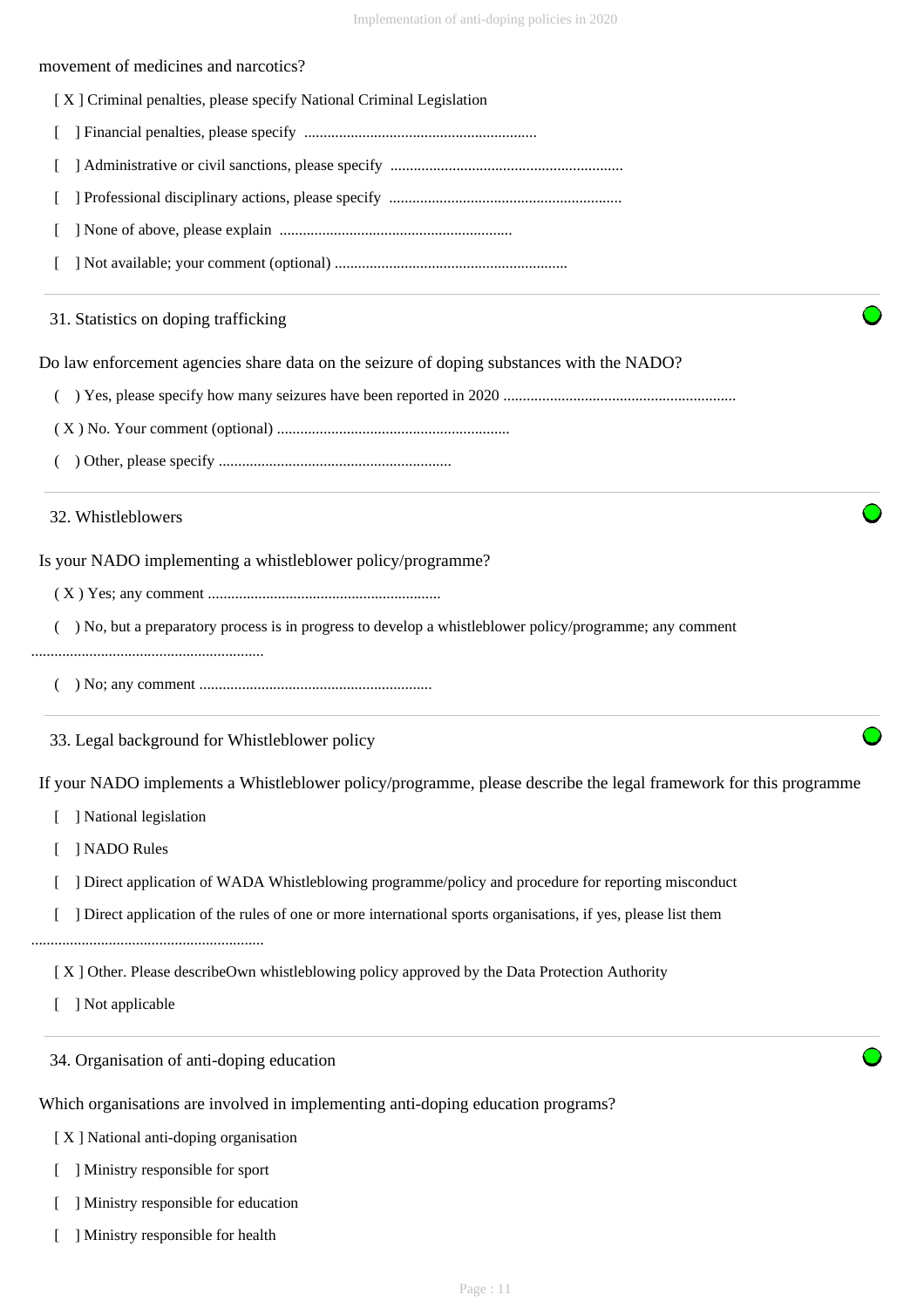- [ ] Other governmental body ............................................................
- [ X ] National sport federations
- [ X ] Regional/municipal sport organisations
- [ X ] Universities
- [ X ] Schools
- [ X ] Sport clubs
- [ ] Other bodies ............................................................

## 35. Anti-doping education themes



What types of anti-doping message are provided for different target groups?

|                              | elite<br>athletes | young<br>athletes                 | recreatio<br>nal<br>athletes     | sports<br>officials               | coaches                           | medical<br>personne pupils        | school                                | media                             | general<br>public                 | other                             |
|------------------------------|-------------------|-----------------------------------|----------------------------------|-----------------------------------|-----------------------------------|-----------------------------------|---------------------------------------|-----------------------------------|-----------------------------------|-----------------------------------|
| National and                 | [X]               | [X]                               | [X]                              | [X]                               | [X]                               | $\begin{bmatrix} 1 \end{bmatrix}$ | $\begin{bmatrix} 1 \end{bmatrix}$     | $\begin{bmatrix} 1 \end{bmatrix}$ | $\begin{bmatrix} 1 \end{bmatrix}$ | $[\ ]$                            |
| International anti-          |                   |                                   |                                  |                                   |                                   |                                   |                                       |                                   |                                   |                                   |
| doping rules                 |                   |                                   |                                  |                                   |                                   |                                   |                                       |                                   |                                   |                                   |
| Harm of doping to            | [X]               | [X]                               | [X]                              | [X]                               | [X]                               | $\begin{bmatrix} 1 \end{bmatrix}$ | $\begin{bmatrix} 1 \end{bmatrix}$     | $\begin{bmatrix} 1 \end{bmatrix}$ | [X]                               | $\begin{bmatrix} 1 \end{bmatrix}$ |
| the spirit of sport          |                   |                                   |                                  |                                   |                                   |                                   |                                       |                                   |                                   |                                   |
| Athletes and                 | [X]               | [X]                               | [X]                              | [X]                               | [X]                               | $\begin{bmatrix} 1 \end{bmatrix}$ | $\begin{bmatrix} 1 \end{bmatrix}$     | $\begin{bmatrix} 1 \end{bmatrix}$ | $\begin{bmatrix} 1 \end{bmatrix}$ | $\begin{bmatrix} 1 \end{bmatrix}$ |
| athlete support              |                   |                                   |                                  |                                   |                                   |                                   |                                       |                                   |                                   |                                   |
| personnel's rights           |                   |                                   |                                  |                                   |                                   |                                   |                                       |                                   |                                   |                                   |
| and responsibilities         |                   |                                   |                                  |                                   |                                   |                                   |                                       |                                   |                                   |                                   |
| Consequences of              | [X]               | [X]                               | [X]                              | [X]                               | [X]                               | $\begin{bmatrix} 1 \end{bmatrix}$ | $\begin{bmatrix} 1 \end{bmatrix}$     | $\begin{bmatrix} 1 \end{bmatrix}$ | [X]                               | $\begin{bmatrix} 1 \end{bmatrix}$ |
| doping, including            |                   |                                   |                                  |                                   |                                   |                                   |                                       |                                   |                                   |                                   |
| sanctions, health            |                   |                                   |                                  |                                   |                                   |                                   |                                       |                                   |                                   |                                   |
| and social                   |                   |                                   |                                  |                                   |                                   |                                   |                                       |                                   |                                   |                                   |
| consequences                 |                   |                                   |                                  |                                   |                                   |                                   |                                       |                                   |                                   |                                   |
| Substances and               | [X]               | [X]                               | [X]                              | [X]                               | $\begin{bmatrix} 1 \end{bmatrix}$ | $\begin{bmatrix} 1 \end{bmatrix}$ | $[$ $]$                               | $\mathbb{L}$<br>$\mathbf{I}$      | $\begin{bmatrix} 1 \end{bmatrix}$ | $\begin{bmatrix} 1 \end{bmatrix}$ |
| methods on the               |                   |                                   |                                  |                                   |                                   |                                   |                                       |                                   |                                   |                                   |
| Prohibited List              |                   |                                   |                                  |                                   |                                   |                                   |                                       |                                   |                                   |                                   |
| Doping control<br>procedures | [X]               | [X]                               | [X]                              | [X]                               | $\begin{bmatrix} 1 \end{bmatrix}$ | $\begin{bmatrix} 1 \end{bmatrix}$ | $\begin{bmatrix} 1 \end{bmatrix}$     | $\begin{bmatrix} 1 \end{bmatrix}$ | $\begin{bmatrix} 1 \end{bmatrix}$ |                                   |
| Therapeutic use              | [X]               | $\begin{bmatrix} 1 \end{bmatrix}$ | [X]                              | $\begin{bmatrix} 1 \end{bmatrix}$ | $\begin{bmatrix} 1 \end{bmatrix}$ | $\begin{bmatrix} 1 \end{bmatrix}$ | $\begin{bmatrix} 1 & 1 \end{bmatrix}$ | $\begin{bmatrix} 1 \end{bmatrix}$ | $\begin{bmatrix} 1 \end{bmatrix}$ |                                   |
| exemptions                   |                   |                                   |                                  |                                   |                                   |                                   |                                       |                                   |                                   |                                   |
| (TUEs)                       |                   |                                   |                                  |                                   |                                   |                                   |                                       |                                   |                                   |                                   |
| Applicable<br>whereabouts    | [X]               | $\begin{bmatrix} 1 \end{bmatrix}$ | $\overline{L}$<br>$\overline{1}$ | [X]                               | $\begin{bmatrix} 1 \end{bmatrix}$ | $\begin{bmatrix} 1 \end{bmatrix}$ | $\begin{bmatrix} 1 \end{bmatrix}$     | $\begin{bmatrix} 1 \end{bmatrix}$ | $\begin{bmatrix} 1 \end{bmatrix}$ | $\begin{bmatrix} 1 \end{bmatrix}$ |
| requirements                 |                   |                                   |                                  |                                   |                                   |                                   |                                       |                                   |                                   |                                   |

### 36. Nutritional supplements

What measures have been taken to address the problems related to nutritional supplements in sport?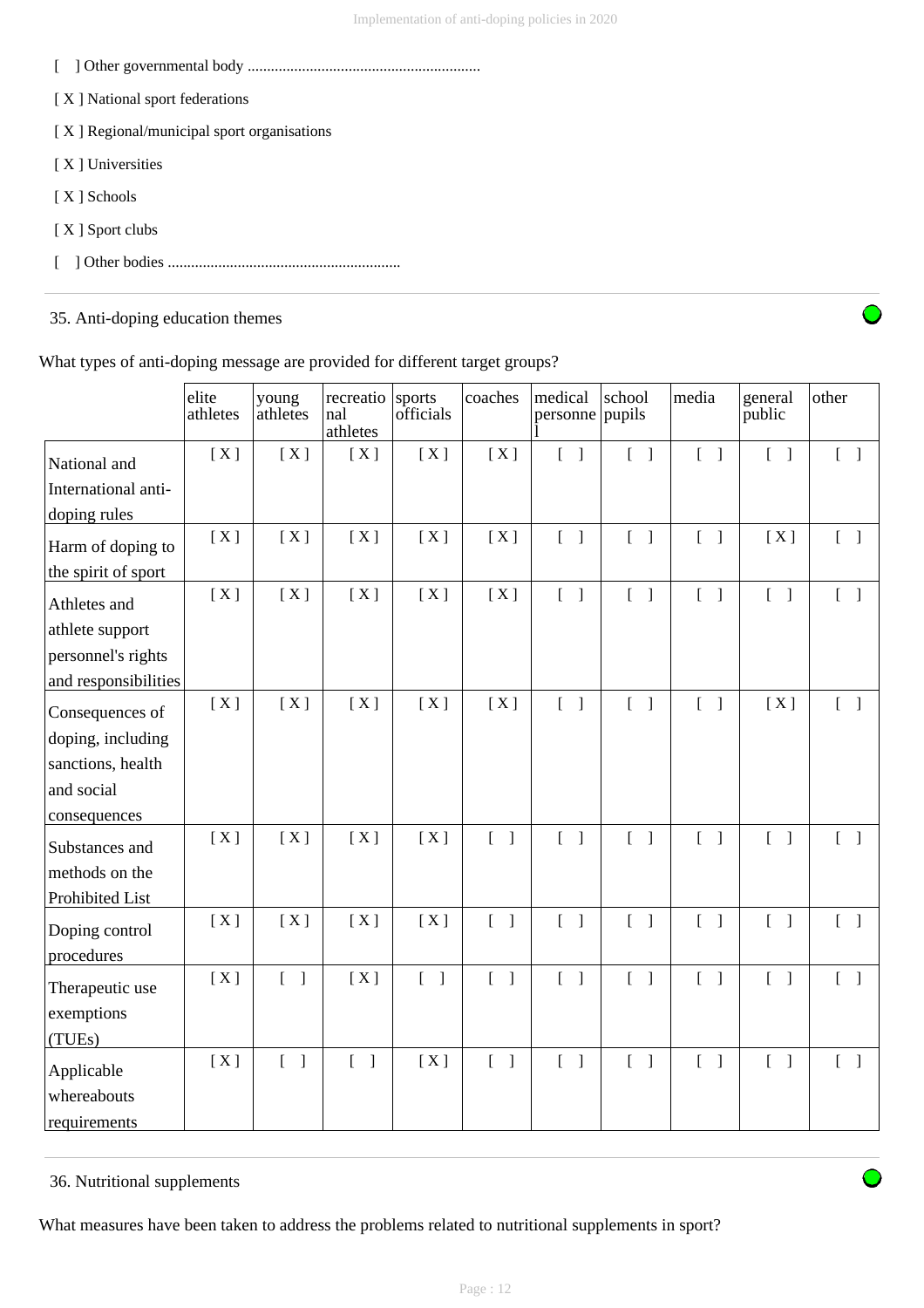- [ ] Restrict availability
- [ ] Control of production
- [ ] Provide quality assurance
- [X] Comprehensive labelling
- [ ] Limit advertising and promotion
- [ X ] Educational and informational measures
- [ ] Other, please specify: ............................................................
- 37. Anti-doping research

Has any anti-doping research been undertaken or supported?

- ( ) Yes; your comment (optional) ............................................................
- ( X ) Yes, to a limited extent; your comment (optional) ............................................................
- ( ) No; your comment (optional) ............................................................
- 38. Areas of anti-doping research

What are the areas of anti-doping research?

- [ ] Doping prevention
- [ ] Detection methods

[ X ] Behavioural and social aspects of doping

- [ ] Health consequences of doping
- [ ] Physiological and psychological training programmes
- [ ] Emerging substances or methods
- [ ] Alternative testing methods
- [ ] None
- [ ] Other; your comment (optional) ............................................................

## 39. Publication of anti-doping research

How many articles with the results of this research have been published in peer-reviewed scientific journals? Please upload a summary or share links to resources, if available

- [ 1 ] in 2020; your comment (optional) ............................................................
- [ ] Data not available

### Attachments

- Prevalence, mental health and substance use of anabolic steroid users: a population-based study on young individuals : http://https://pubmed.ncbi.nlm.nih.gov/33280527/
- 40. International agreements

Has your country signed any agreements with other Anti-Doping Organisations (ADOs) or agreements on anti-doping with any other organisation or State concerning the following: